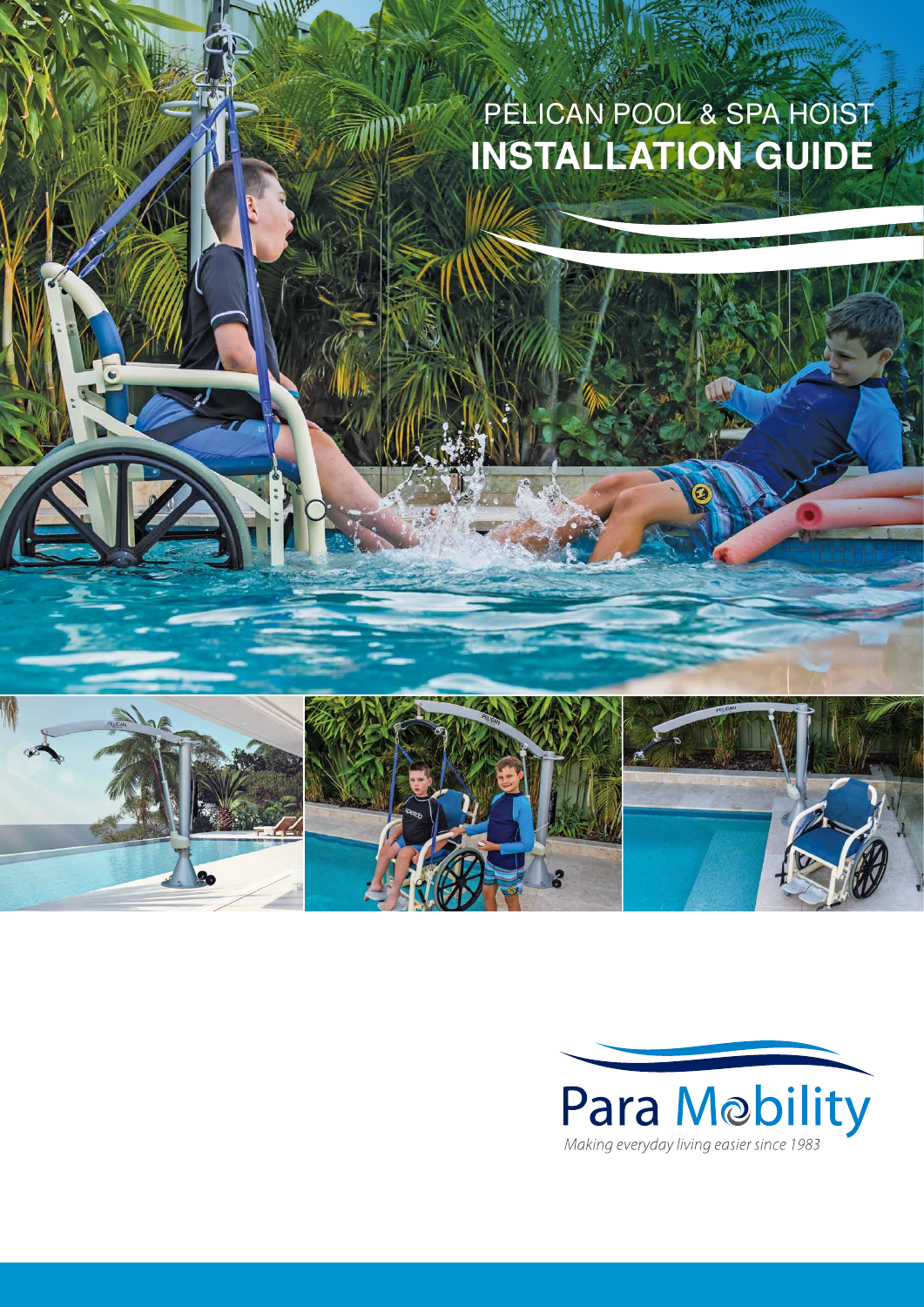

## **INSTALLATION INSTRUCTIONS PELICAN POOL HOIST**

**Earthing:** As per AS3000 of the wiring rules standards – "In certain circumstances" it may be necessary to have all conductive metal objects equally potentially bonded (earthed), this includes Pool Hoists.

**We recommend you seek the advice and opinion of a qualified electrician.**

## **TOOLS REQUIRED**

- Hammer Drill
- 16mm masonry bit
- Hole Cleaning Pump
- Hole Cleaning Brush
- Cartridge gun for adhesive
- Adhesive (included)
- Acetone
- 1. To safely install the Pelican Pool Hoist you will need a solid concrete pad to anchor it to. We recommend that approximately 1/3 of cubic metres of concrete is used when pouring your pad. This can be made up as a logical size, for example: 1000 x 1000 x 300 or 650 x 650 x 650. The ideal location is placed up against the pool edge. It's highly recommended to use a minimum of 20MPa concrete strength.
- **2. Place hoist in position, ideally around 100 to 500mm from edge of pool** (can be further but check that lifting arm will reach into pool far enough to lower person into water). Check for obstructions when arm of hoist is rotated. Use the hoist base as a template.
- **3. NB Anchors must be set into the concrete NOT into the tile bed or pavers. If there are pavers surrounding the pool a concrete pad must be laid –** contact Para Mobility for instructions.
- **4. Drill 16mm diameter hole to a minimum of 100mm into concrete substrate.** (Example: 100mm **below** any tile bed).
- **5. Remove dust and debris** by brushing and blowing 3 times each (If hole is wet or flooded, remove water with wet/dry vacuum). Hole may be damp but must not be flooded.
- **6. Prepare all holes and socket studs** before continuing onto next step.
- **7. Screw mixing nozzle onto Adhesive cartridge** (supplied) and dispense 2-3 trigger pulls of adhesive to waste until colour is grey with no streaks.
- **8. Insert tip of nozzle** to bottom of hole and dispense adhesive.
- **9. Fill hole** to about 2/3 full.
- **10. Insert threaded stud socket**, with M12 threaded socket on top, with a rotating motion to release trapped air. Finish the top of the M12 threaded socket flush with finished floor, making sure that there is no adhesive in the threaded socket.
- **11. Wait until adhesive has fully cured before loading.**
- **12. Clean up** with acetone.